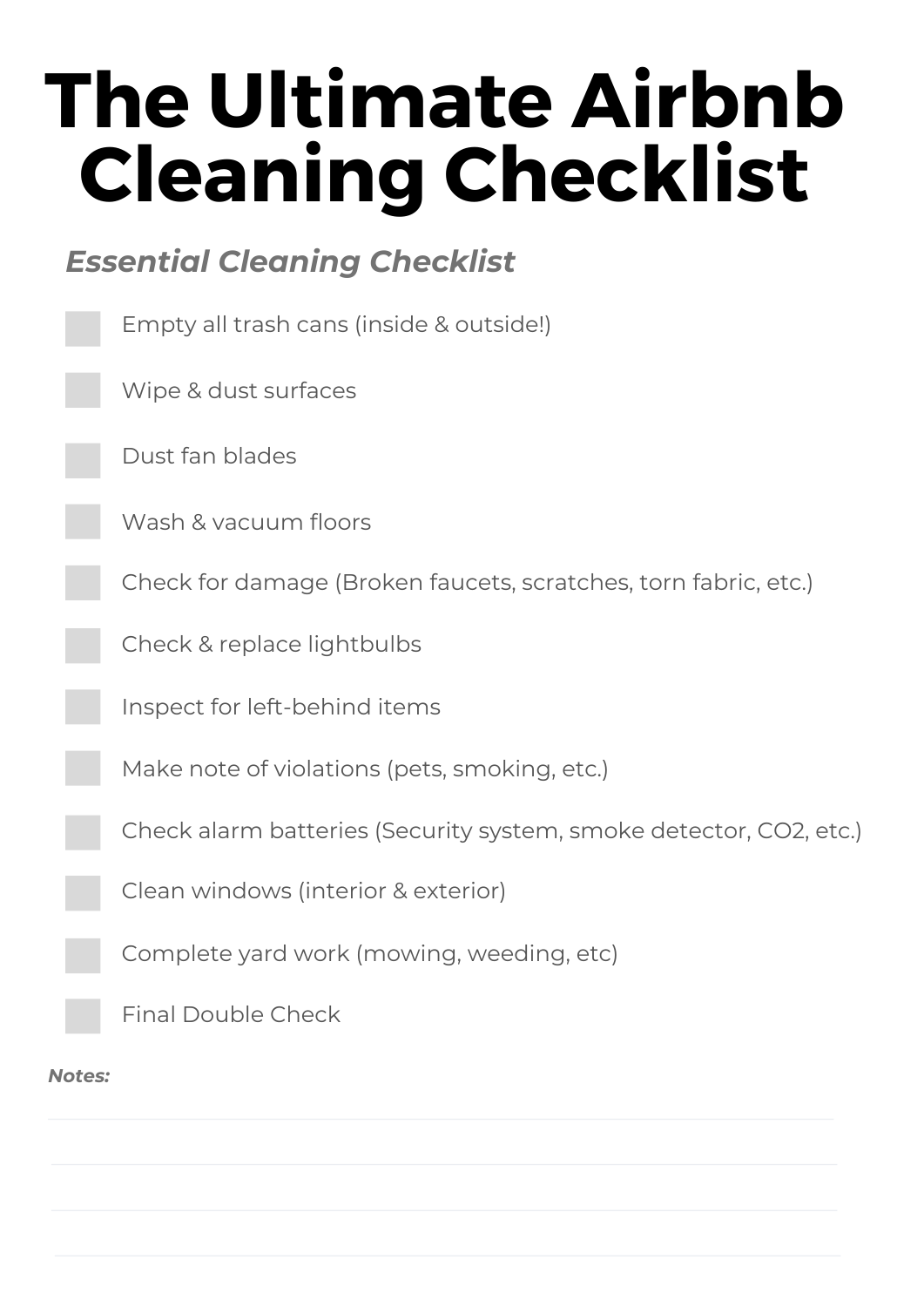### *Kitchen Cleaning Checklist*

|        | Clean all dirty dishes (check for damage while cleaning)        |
|--------|-----------------------------------------------------------------|
|        | Restock soaps, detergents, & towels                             |
|        | Dry & put away dishes                                           |
|        | Sanitize sink                                                   |
|        | Wipe down fridge (inside & outside)                             |
|        | Throw out any left behind food                                  |
|        | Remove opened packaging                                         |
|        | Clean Oven                                                      |
|        | Clean other appliances (toaster, microwave, coffee maker, etc.) |
|        | Check for clogs & run sink disposal, or apply drain cleaner     |
|        | Wash kitchen towels, oven mitts, & kitchen rugs                 |
|        | <b>Final Double Check</b>                                       |
| Notes: |                                                                 |
|        |                                                                 |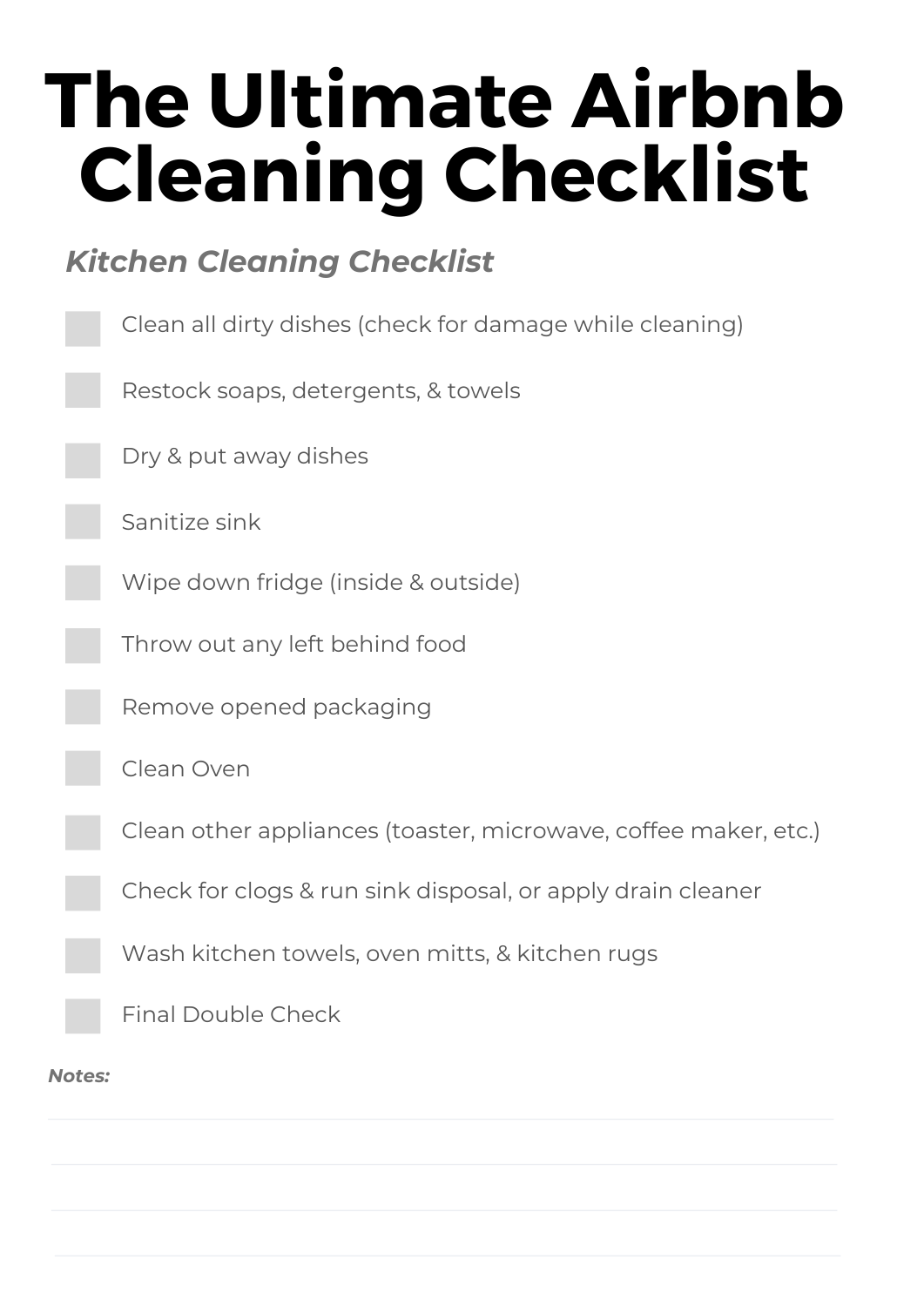#### *Bathroom Cleaning Checklist*

| Scrub, sanitize, & wipe toilet       |
|--------------------------------------|
| Wipe & sanitize sink                 |
| Clean mirrors                        |
| Apply cleaner to shower              |
| Wash & fold towels                   |
| Wash bath rugs                       |
| Replace toiletries                   |
| Check for clogs & use drain cleaner  |
| Spray air fresheners                 |
| Replace shower linens (if necessary) |
| <b>Final Double Check</b>            |

#### *Notes:*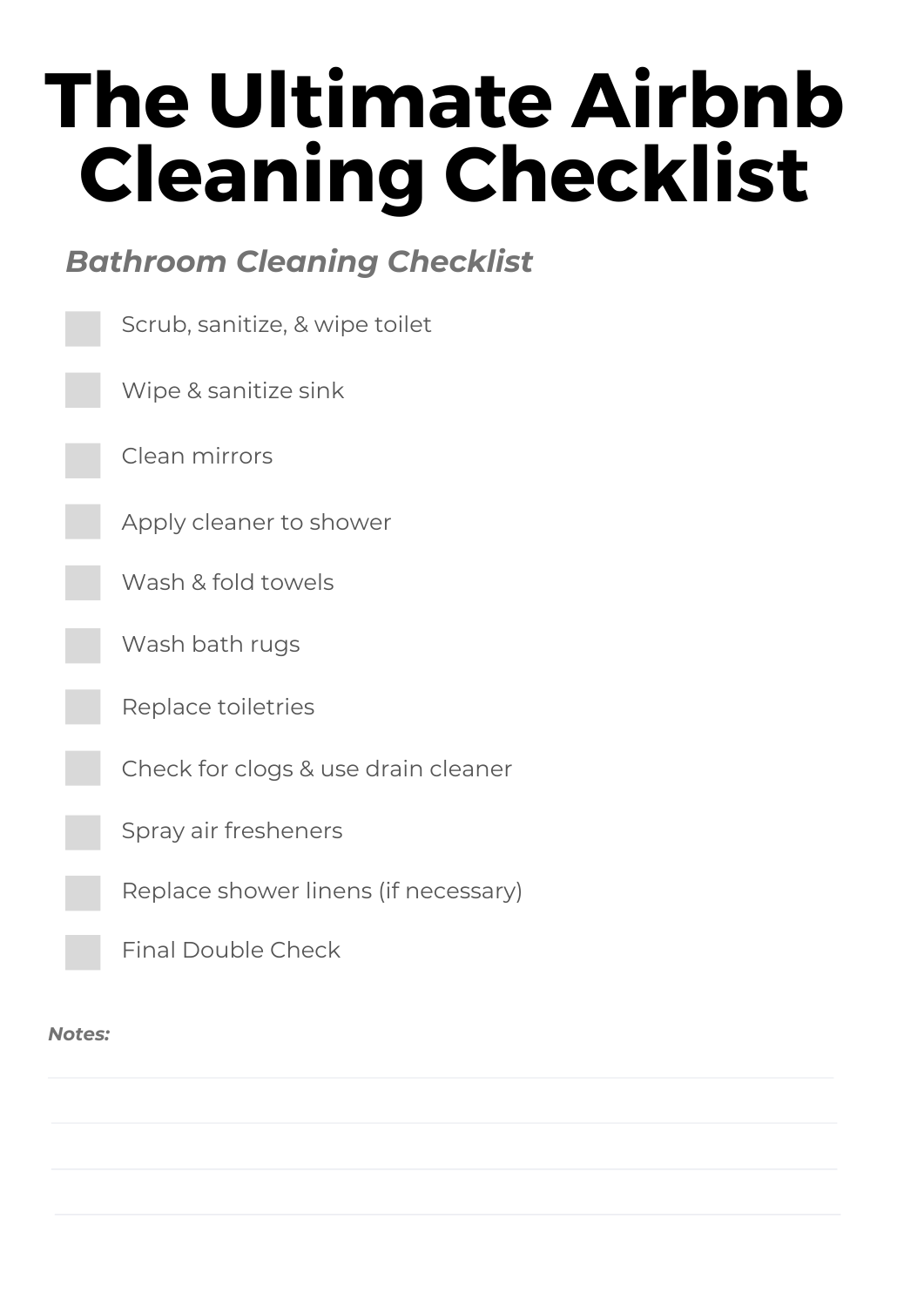#### *Bedroom Cleaning Checklist*



*Notes:*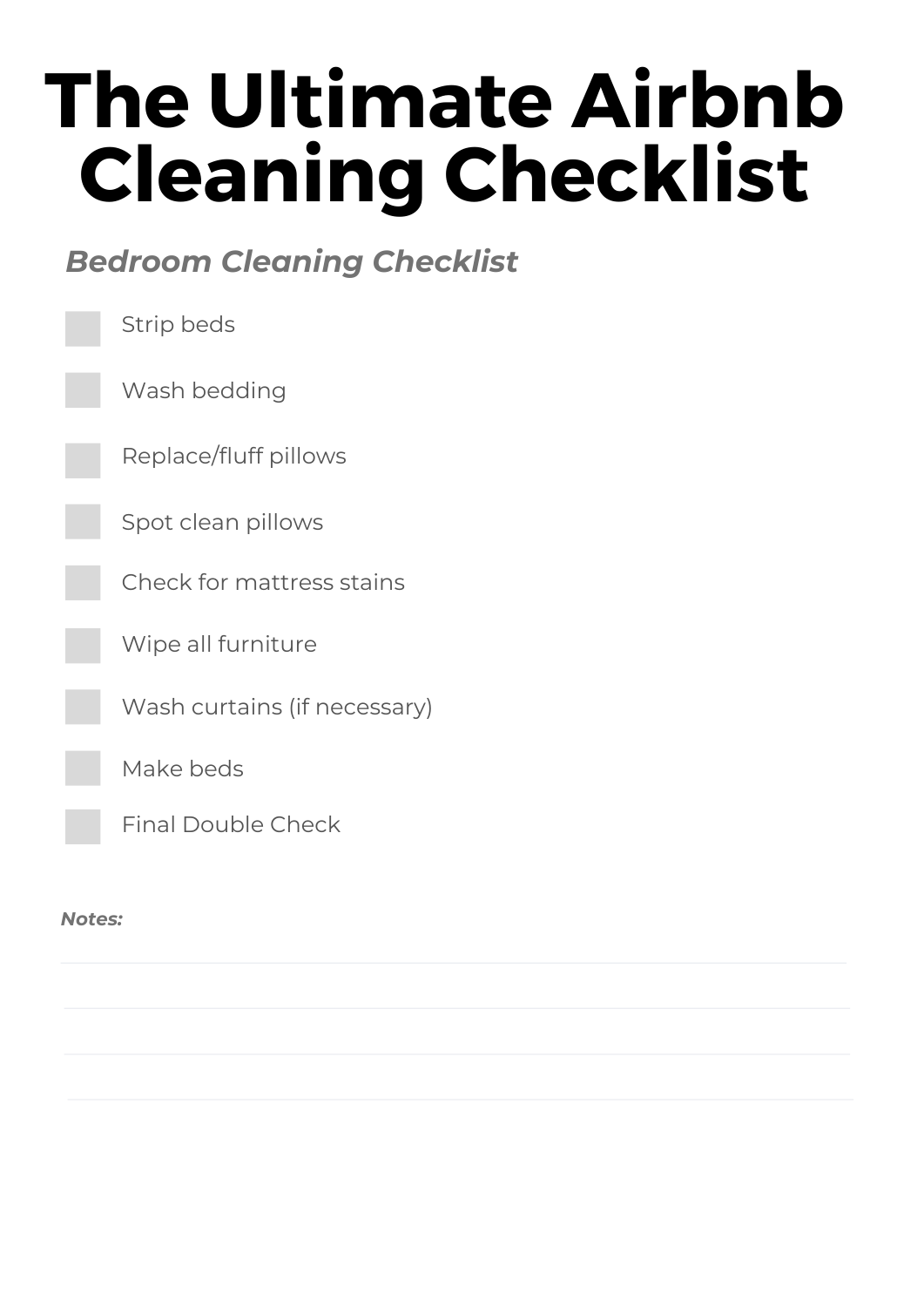### *Living Room Cleaning Checklist*

| Vacuum or wipe couches             |
|------------------------------------|
| Put away games, DVDs, etc.         |
| Straighten up furniture            |
| Polish wood furniture              |
| Clean rugs                         |
| Replace snacks                     |
| Sanitize remotes                   |
| Wipe TVs                           |
| Check under furniture              |
| Clean fireplaces (when applicable) |
| <b>Final Double Check</b>          |

*Notes:*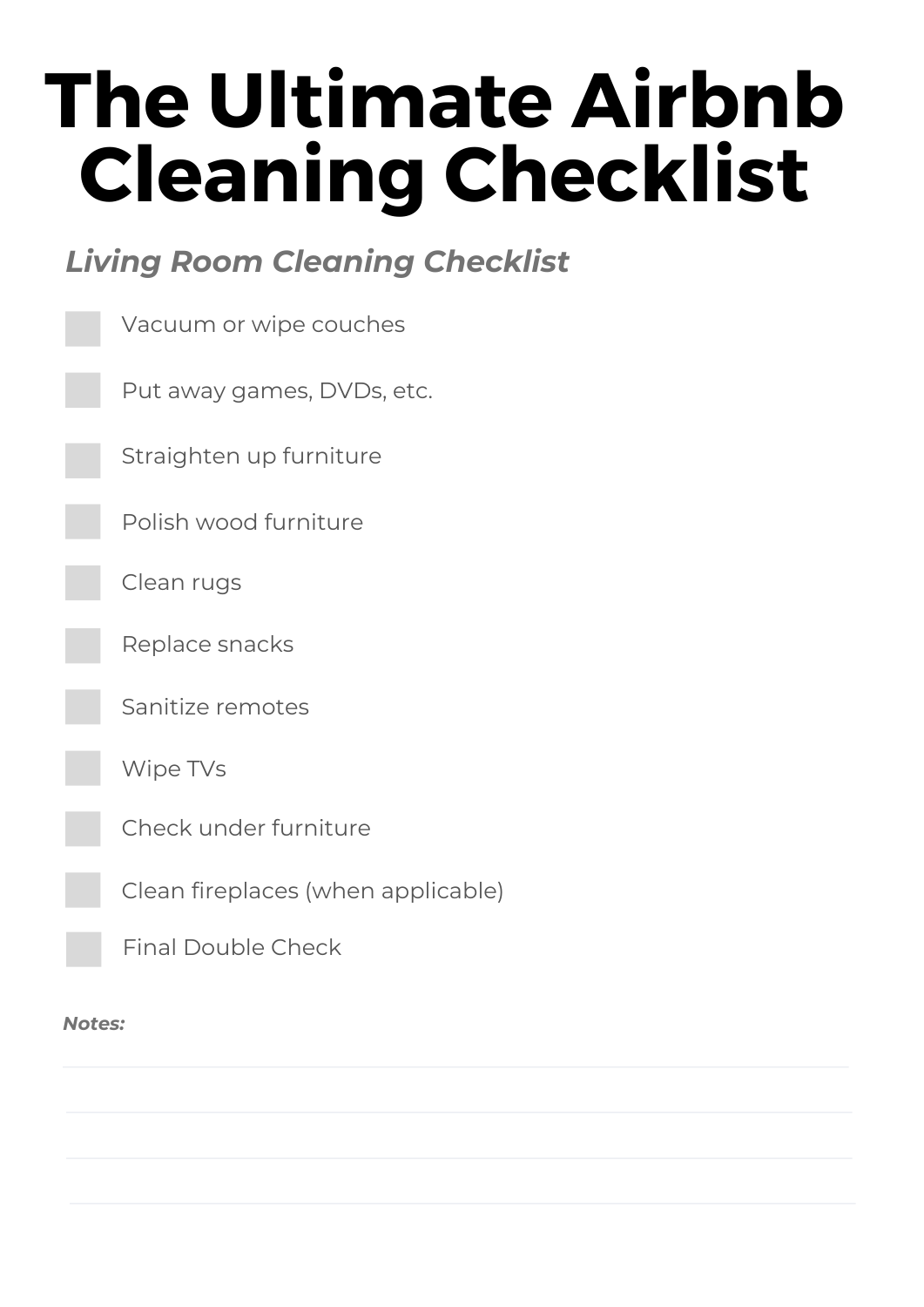#### *Utility Room Cleaning Checklist*

|        | <b>Empty lint traps</b>                    |
|--------|--------------------------------------------|
|        | Wipe down appliances (interior & exterior) |
|        | Clean surfaces, shelves & bins             |
|        | Replace & restock supplies                 |
|        | Clean vents                                |
|        | <b>Final Double Check</b>                  |
|        |                                            |
| Notes: |                                            |